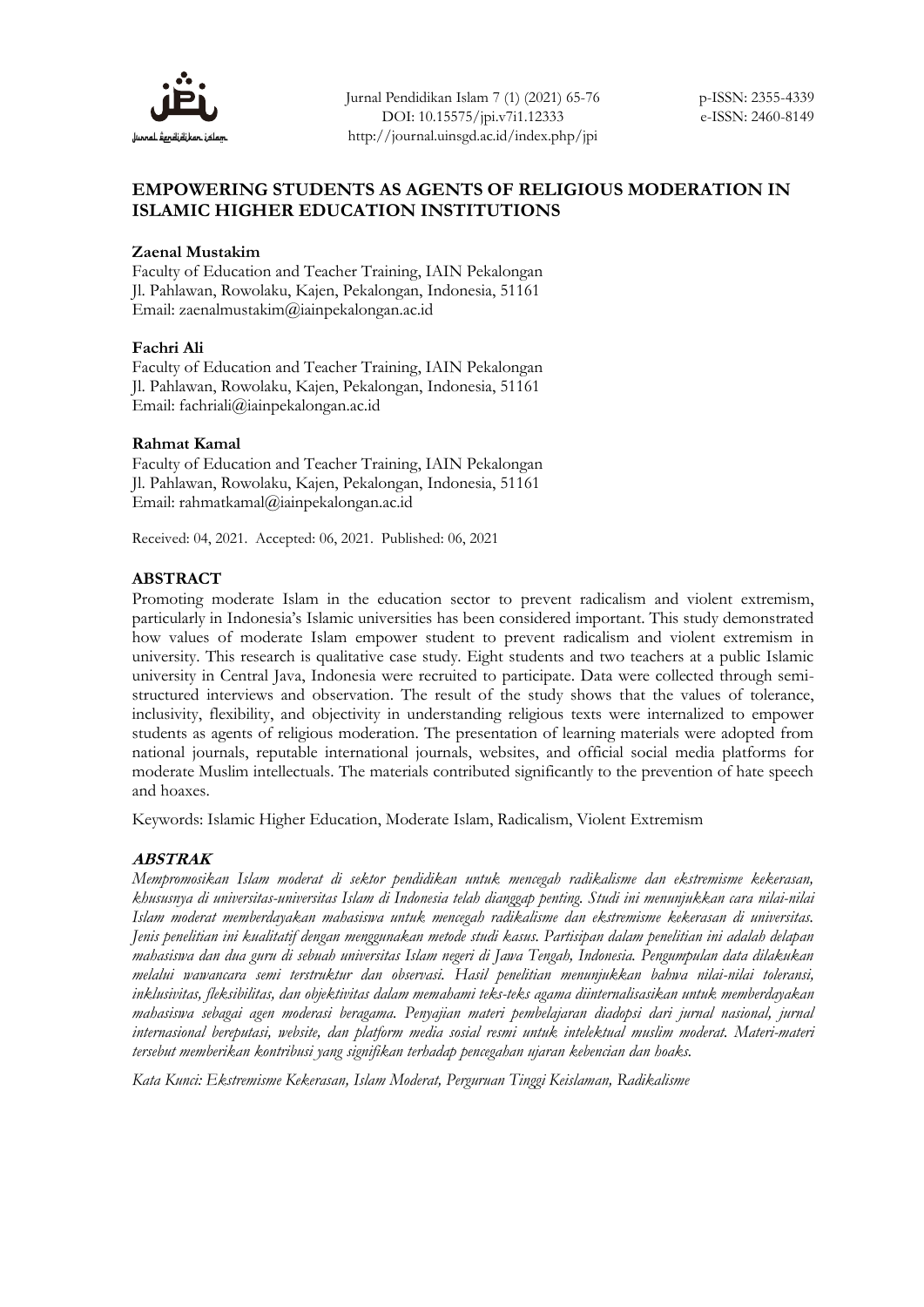### **INTRODUCTION**

The proliferation of radicalism and violent extremism completely needs to be combatted, including in the educational sector situated in the disruption era. This age engages students to deal with virtual communities, mostly interacting via digital media. Consequently, specific instructional designs need to be deemed beneficial to link them to technology integration (McKnight et al., 2016). In a further vein, Niemi et al., (2018) declare that the digital age discourses have been penetrated by a wide array of hate speech, hoaxes, and ideological propaganda through the presence of social media networks. In response to this, university teachers or faculty members are encouraged to enact best practices and potential strategies for honing educational contexts.

Educational institutions should be managed to provide positive interactions between various groups of students and promote respect for others. An integrated educational management system requires shaping students way of life and moral integrity in the advanced world (Hasan, 2012). Students' critical thinking skills should be enhanced to oppose absolutism and single truths often used in extremist ideology (Halafoff et al., 2019). Moreover, variegation of policies on the national education system, including human resources and learning materials, denotes crucial issues and need to foster (Kirana, 2018). For this reason, students in the digital age should be equipped with the knowledge, values, attitudes, and behavior that enhance responsible global citizenship, critical thinking, empathy, and the ability to tackle radicalism and violent extremism (Thomas, 2016).

Radicalism and violent extremist practices recruit people's resilience toward extremist ways of thinking by providing them with types of "content knowledge and doctrines" (Davies, 2015). In Indonesia, four emerging factors contribute to the potential root of Islamic radicalism, i.e. political repression, poor governance, global awareness, and Arabization (Muzakki, 2014). In addition to the root, one of the religious problems highlighted in Indonesia reveals the religious understanding, which is not comprehensive and may lead to the practice of religious exclusivism (Ni'am, 2015). More surprisingly, in the digital age, a recent increase in the activity of violent extremist networks that leads to terrorism across lots of countries has also brought a rise in the number of youngsters, including students involved. In Surabaya, a bomb has attacked three churches and Police headquarters in 2018 involved a woman and two children (Cahya, 2018). It asserts that radicalism, violent extremism, and terrorism have no place in Islam and other religions.

Additionally, the radical and extremist practices involved the escalation of young people's resilience toward extremist ways of thinking by providing them with various types of content knowledge concerning international rights and agreements (Davies, 2015), different worldviews and religions (Muzakki, 2014), and by stimulating the young generations with inclusive experiences of the schools as a safe social place (Arifin, 2016). Concerning the impacts of violent extremism, both in the direction of rightwing extremism and religiousinspired extremism in the digital age, the role of educational institutions has been promoted to prevent and combat radical and extremist ideologies toward their students.

Some research highlights the emergence of increasing phenomena of radicalism and violent extremism in higher education institutions, demonstrating a systematic response to this issue. The endeavor to tackle radicalism and violent extremism should include mobilizing one of the best resources the state has available to protect and assist youngsters through education (Hogan, Barrelle, & Smith, 2019). Educators should approach prevention through humanistic, democratic, and inclusive pedagogics. Counter-radicalization efforts tend to result in serious prevention strategies that may possess harmful impacts on higher education (Sjøen & Jore, 2019).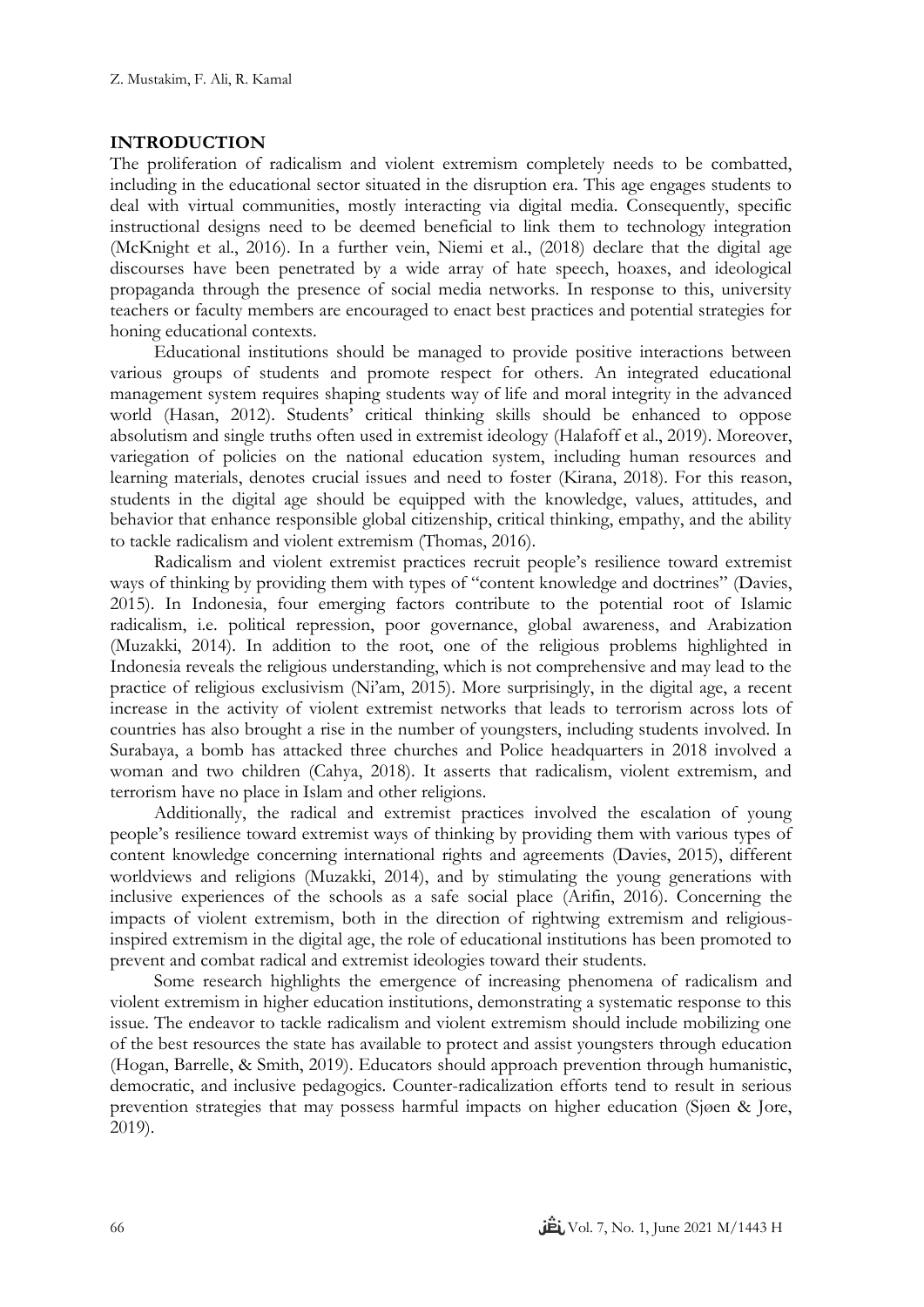The discussion of radicalism and violent extremism should be mediated through education in digital-age society. Four approaches are considered applicable in education cope with the promotion of values of citizenship and diversity, critical education, religious literacy, and media literacy (Ghosh et al., 2016). To deal with this, all constructive potentials of religious education are important to be integrated into higher education institutions to fight against the growth of radicalism and violent extremism (Zainiyati, 2016). One of the integrations is promoting religious moderation to university students to counter radicalism and violent extremism. Religious moderation fits the modernity, democracy, and plurality upheld in Indonesian Islam and represents the original character of religious Muslims in Indonesia (Azra, 2006). It means this country enacts the foreign policy that emphasizes Islam as a "religious identity" and has been articulated since the era of Abdurrahman Wahid (Gus Dur), the fourth president of Indonesia, as well as the former chairman of Nahdlatul Ulama (NU), the largest Islamic organization in the country (Umar, 2016).

Religious moderation accentuated in Islamic moderation has its endorsement. It is introduced as a beautiful means of practicing Islamic values in daily life, declaring between the right-wing and left-wing groups (Mutawali, 2016). Similarly, Islamic moderation refers to the opposition of radical and extremist Islam and Islamic fundamentalists (Kamal, 2017). This portrays that Islamic moderation possesses the style to internalize the concept of *wasatiyyah* (moderation) that is contra to extreme actions (Ab Rashid et al., 2020; Zaduqisti, 2020) and is used as the basis in a friendly Islam spread to the universe in every single aspect of human life, including higher education institutions (Ni'am, 2015). It denotes the urgency of the internalization of religious moderation values for Muslims to perform peaceful Islam *raḥmatan lil 'alamîn* (blessing for all universe).

The issue of radicalism and violent extremism occurred in educational settings has been discussed by several previous studies (Davies, 2015; Muzakki, 2014; Ni'am, 2015; Nurhayati & Hamid, 2020; Rahmat, Firdaus, & Yahya, 2019; Suhendi, Sawahel, & Abdillah, 2020). They have informed very scant attention to the prevention of radicalism and violent extremism by infusing religious moderation in Islamic higher education institutions. To fill this void, a further empirical investigation is required to explore values of religious moderation inculcated for university students and teachers' endeavors to organize the students as agents of religious moderation to prevent radicalism and violent extremism in the age of disruption. This article sheds light on how to design Islamic education with religious moderation-oriented learning materials in an Islamic higher education environment.

## **METHOD**

The present qualitative case study aims to investigate how values of religious moderation are inculcated in teaching and learning processes and what university teachers' endeavors are employed to foster their students as agents of religious moderation in the digital age (Yin, 2003). The case study was undertaken in a public Islamic university in Central Java, Indonesia. Five students and two teachers volunteered to participate in this research.

Data were collected through semi-structured interviews and participant observation. The former aimed to explore values of religious moderation incorporated in Islamic higher education institutions to counter radicalism and violent extremism. The interviews were carried out in *Bahasa Indonesia*, to give more exposure for the participants in responding to the given questions. Duration of the interviews lasted for 30 to 60 minutes. The latter was conducted to investigate the university teachers' endeavors to foster their students as agents of religious moderation situated in Islamic higher education institutions. Dealing with the data analysis, the study employed thematic content analysis to transcribe, reduce, code, classify into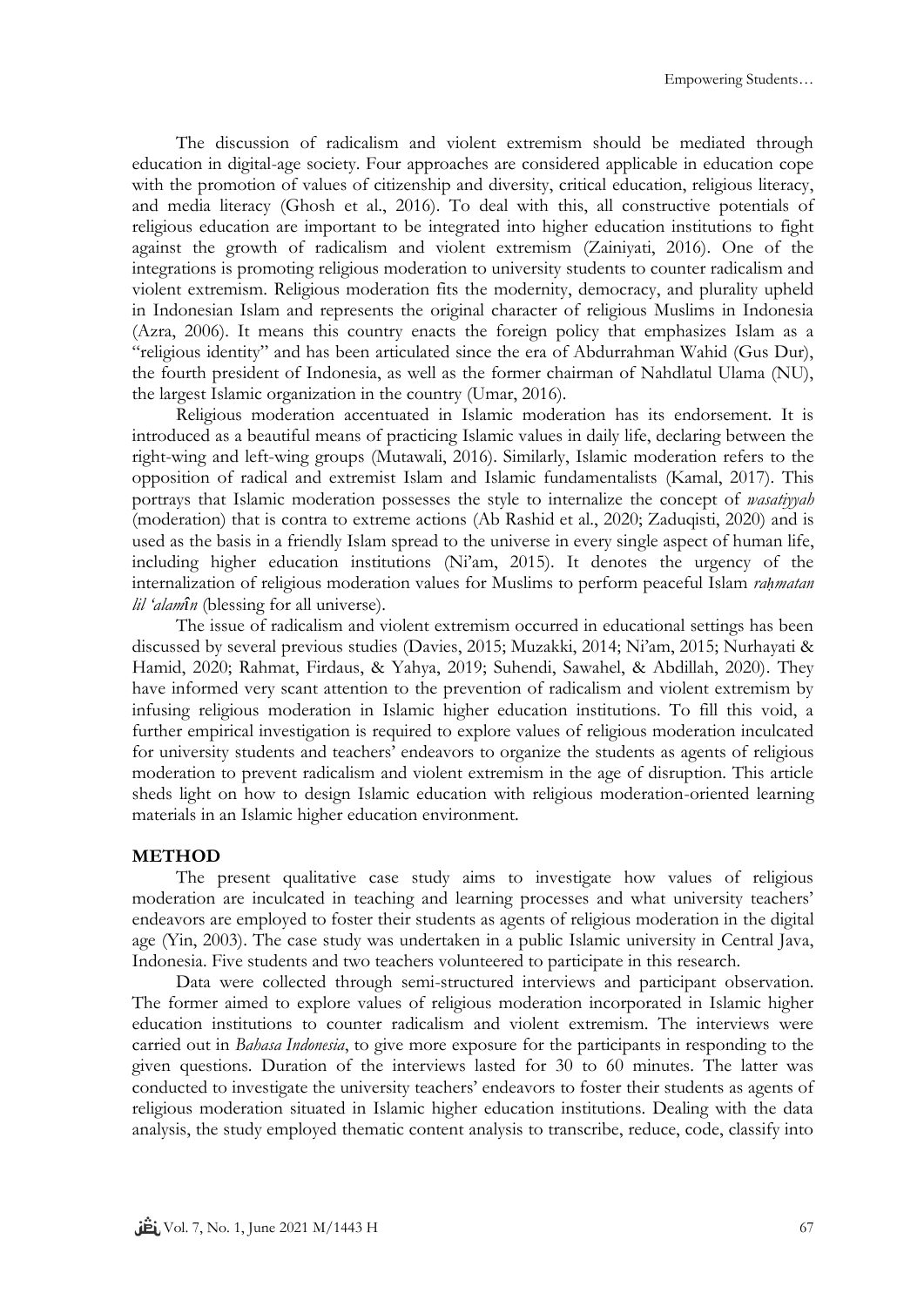themes, tabulate, and interpret the semi-structured interview data (Braun & Clarke, 2006; Hatch, 2002).

# **RESULTS AND DISCUSSIONS**

The relationship between religion and psychological well-being has been the subject of discussion among scholars for decades. In Indonesia, the issue of religious moderation has been nurtured and developed among the students in Islamic boarding schools throughout Indonesia. This issue has attracted scholars in Islamic institutions like Islamic boarding schools in Indonesia. They have so far been considered as religious institutions that emphasize traditional aspects and conservatism overriding their ability to develop themselves in modern life. Upholding this religious moderation, the government hopes that the development of the concept of religious moderation in Islamic boarding schools could bring changes in reducing radical thoughts that can endanger security in Indonesia. Religious moderation is an important aspect to secure the diversity in the country. In addition, it is expected to improve people's comprehensive views on Islam.

## **Values of Religious Moderation Infused in Islamic Higher Education Institutions to Counter Radicalism and Violent Extremism**

The present study demonstrates four values of religious moderation embedded in the classroom settings managed by the university teachers to tackle radicalism and violent extremism in the digital age. First, it could be noticed that the undergraduate students discussed in groups that performed tolerance in encountering diversity in terms of various ideas and thoughts between the group members.

Student 1

"In the learning process, we are encouraged to have group collaborations. Each group is assigned to discuss current issues on Islamic studies" (Ali, Personal Communication, May 15, 2019).

Informed by the interview data with Ali, the group discussion situated in one of the Islamic universities in Central Java, Indonesia, was organized by the university teacher to develop diverse students' thoughts and ideas. Further, the learning design with this discussion method allowed students to express their ideas without insecure feelings even though their opinions might differ from other classmates.

Student 2

"We perceived differences in opinion emerged from the group discussion, and each of us tried to respect the diversity of people's thoughts and ideas" (Aziz, Personal Communication, May 17, 2019).

Inspired by the interview data with Aziz, this finding showed a diversity of opinions and fostered the students to respect other thoughts and ideas. This result meets that diversity is the natural inclination that all human beings must perceive. In this vein, people with conflicting behavior lack tolerance, accommodation, and cooperation (Wani, Abdullah, & Chang, 2015). It indicates that conflict is a major productive force in the evolution of the relations within and between societies. However, if violence is used, the conflict is disruptive or destructive.

The finding also aligns with tolerance in dealing with the diversity in every aspect of life and copes with a wide array of differences, including opinions relating to the scientific field (Kamali, 2015). Tolerance and open-mindedness are also emphasized in Muslims' daily lives to uphold a peaceful practice of religious moderation (Schmidt, 2021). This viewpoint illustrates that humanistic and democratic dialogues stimulate individuals with different philosophies and ideologies to mitigate their diversity to prevent and equally treat others with moderate character.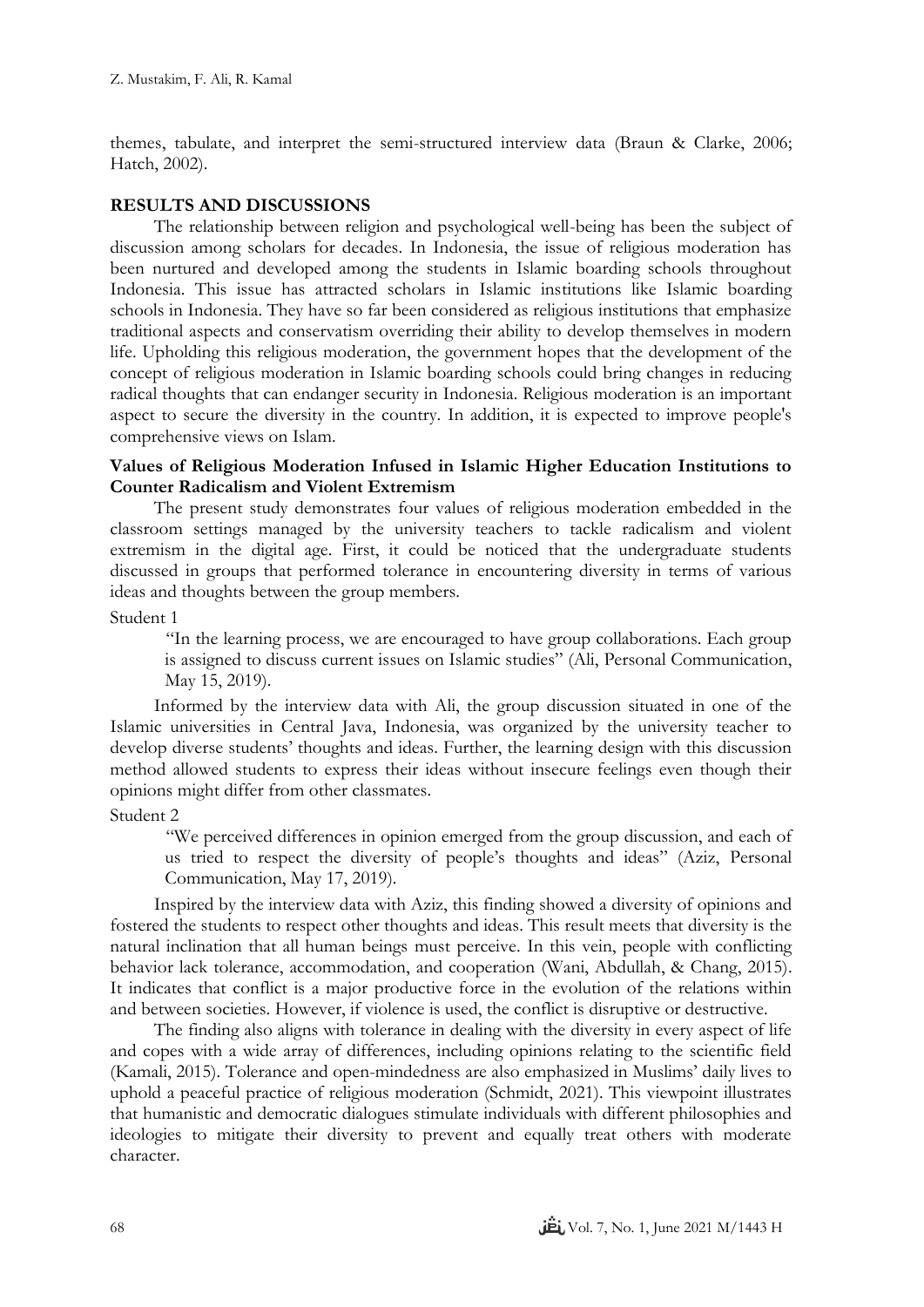Second, the value of inclusiveness in absorbing current issues could be noted once the students were open to others' responses in group presentations and performed demonstration or role-play in front of the classroom. This value of religious moderateness is evidenced in the following interview excerpts.

Student 3

"We are taught by our lecturers to perform an open attitude in absorbing actual issues when listening to different views from other friends" (Burhan, Personal Communication, May 17, 2019).

### Student 4

"Our lecturers stimulate us to perform openness on a certain current issue discussed by friends of mine" (Naila, Personal Communication, May 18, 2019).

Portrayed by the interview with Burhan and Naila, the recruited participants, these findings are relevant to Islamic moderation essence, i.e. the attainment of justice, inclusiveness, moral excellence and the avoidance of injustice, exclusiveness, and extremes (Islam & Khatun, 2015). In further direction, democratic breakdown in Indonesia demands justice, religious moderation, pluralism, and inclusive society (Menchik, 2019), including at the national education sector. It reveals that religious moderation incorporated in the digital age's learning design upholds inclusiveness, emphasizes fairness, and avoids injustice.

Third, the value of logic and flexibility in digesting emerging texts was radicalism and violent extremism when the students were facilitated to search for online journal articles concerning current issues about radicalism and violent extremism and asked to present the result of their reading comprehension.

Student 5

"There are many positive values from the learning designs managed by our lecturers. They, for example, invited us to think logically in interpreting any text either from print or online media as well as scientific articles presented online in several reputable journals" (Huda, Personal Communication, May 20, 2019).

Meanwhile, Mr Jauhar, one of the university teachers, pointed out that:

Teacher 1

"Frequently, I share teaching materials retrieved from online scientific journals with my students. These journals are nationally and internationally reputed. This resource delivery of teaching materials is to familiarize students with logics in dealing with actual issues. In addition, the value of flexibility will be well-embedded if the students are willing to open their minds by reading scientific articles to enrich various perspectives to prepare them as agents of religious moderation" (Jauhar, Personal Communication, May 24, 2019).

Muslim students in the digital age should be nurtured not to interpret religious texts rigidly and deem other people possessing different perspectives as threats that may lead to manifest in radical and extremist actions (Haris, 2006). This indicates that in educational settings, teachers should encourage their students to navigate their learning resources appropriately with logical and critical thinking skills and the flexibility and open-mindedness in digesting information in the digital age to encounter hatred and radicalism.

Lastly, the value of objectivity could be seen while the students gave feedback to other groups' works. Providing feedback is very pivotal to facilitate students' engagement in the teaching and learning process. The excerpt of the interview with the university teacher illustrates the finding.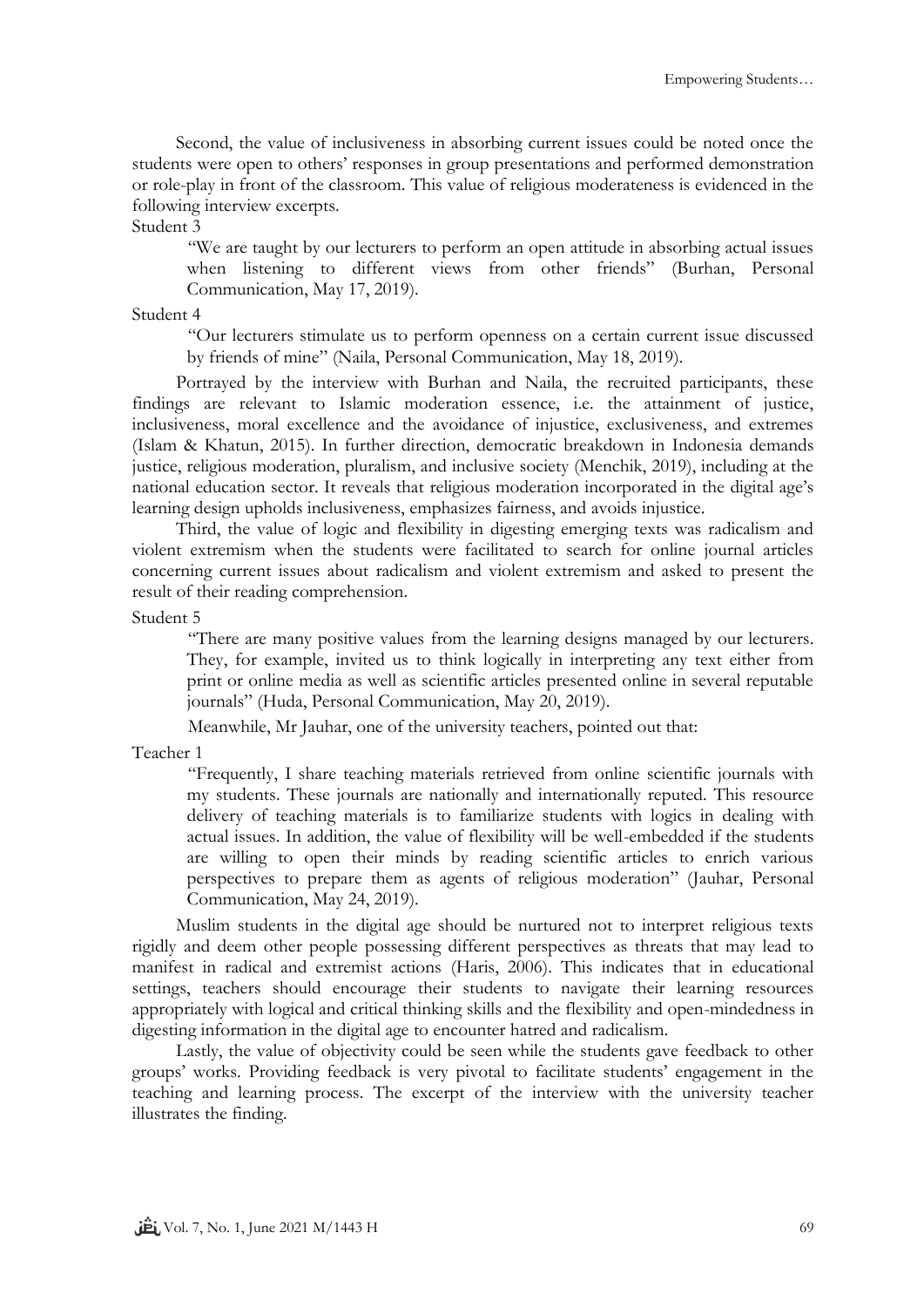### Teacher 2

"The positive values noticed in the group discussion include objectivity when we have to provide assessments, suggestions, and input as part of the feedback process on the students' ideas and opinions" (Rahman, Personal Communication, May 25, 2019).

This point may speak to the concept of Islamic moderation that carries the objectivity of Islam, in which the principle of *at-tawazun* (fairness) is promoted to be one of the bases in religious moderation for shaping the way of life, knowledge paradigm, the art of worship, and interaction that transforms the culture and the personal character in moderate Muslim civilization (Yakuub & Othman, 2016). Likewise, "the specific features of the dialogue also need to be opened up at the grassroots level to reach youth", including students (Aiello, Puigvert, & Schubert, 2018) and make a difference in their understanding of radicalism and violent extremism to prevent them from engaging in any extremist groups. This proposes that objectivity in education promotes a system of warning on emerging ideologies of radicalism and violent extremism in the digital age to prevent students from perpetrating radical actions.

Concerning the four values of religious moderation, it requires teachers' roles to facilitate teaching and learning design that provides educational programs, curriculum, and learning designs highlighting religious moderation, which fosters multiculturalism and pluralistic society and prevents radicalism and violent extremism in Table 1.

Table 1. Religious Moderation Values Emerging from Learning Process

| No. | Value of Religious Moderation                     | Learning Design   |
|-----|---------------------------------------------------|-------------------|
|     | Tolerance in encountering diversity               | Group discussion  |
|     | Inclusiveness in absorbing current issues         | Demonstration     |
|     | Logic and flexibility in digesting emerging texts | Online navigation |
|     | Objectivity                                       | Peer feedback     |

Table 1 illustrates that various learning designs should be organized to promote values of religious moderation for countering radical and extremist actions and ideologies for students in the digital age. It fulfils teachers' roles in fostering "learning processes, knowledge activation, selective intention, and inhibition" to educate their students about fighting against radicalism and violent extremism (Kruglanski, Fernandez, Factor, & Szumowska, 2019), particularly in the digital age. The teachers' roles demonstrate educational institutions provide their students with de-radicalization programs by crafting inclusive-moderate character education (Muhammad, Hiariej, & [Boateng,](https://www.tandfonline.com/author/Boateng%2C+John+Kwame) 2021). This implies that education strengthens humanity to respect others by stimulating tolerance, creativity, cognitive skills, ethical values, including religious moderation (Yamamoto & Ananou, 2015).

In addition to moderation, the concept of inclusiveness, tolerance, straightforwardness, equality, and prosperity belongs to characteristics articulated in Islamic moderation (Kamali, 2015). Moreover, the teachers' moderate ways in the classroom settings also showcase the values of religious moderation promoted in Indonesian Islam that demonstrates 1) nonviolent ideology in propagating Islam, 2) adopted modern ways of life with their all elements, involving science and technology, democracy, and human rights, 3) the use of rational way of thinking, 4) contextual approach in understanding Islam, and 5) the use of *ijtihad* (intellectual exercises to make a legal opinion in case of the absence of explicit justification form the Qur'an and Hadith) (Hilmy, 2013). In other words, the prevention of radical and extremist actions involves the role of school and faculty members, family, community, and other media.

# **University Teachers' Endeavors to Foster Students as Agents of Religious Moderation**

Portraying the analyzed interview and observation data, the study also focuses on the university teachers' endeavors to empower their tertiary students as agents of religious moderation situated in Islamic higher education institutions. The attempts were realized by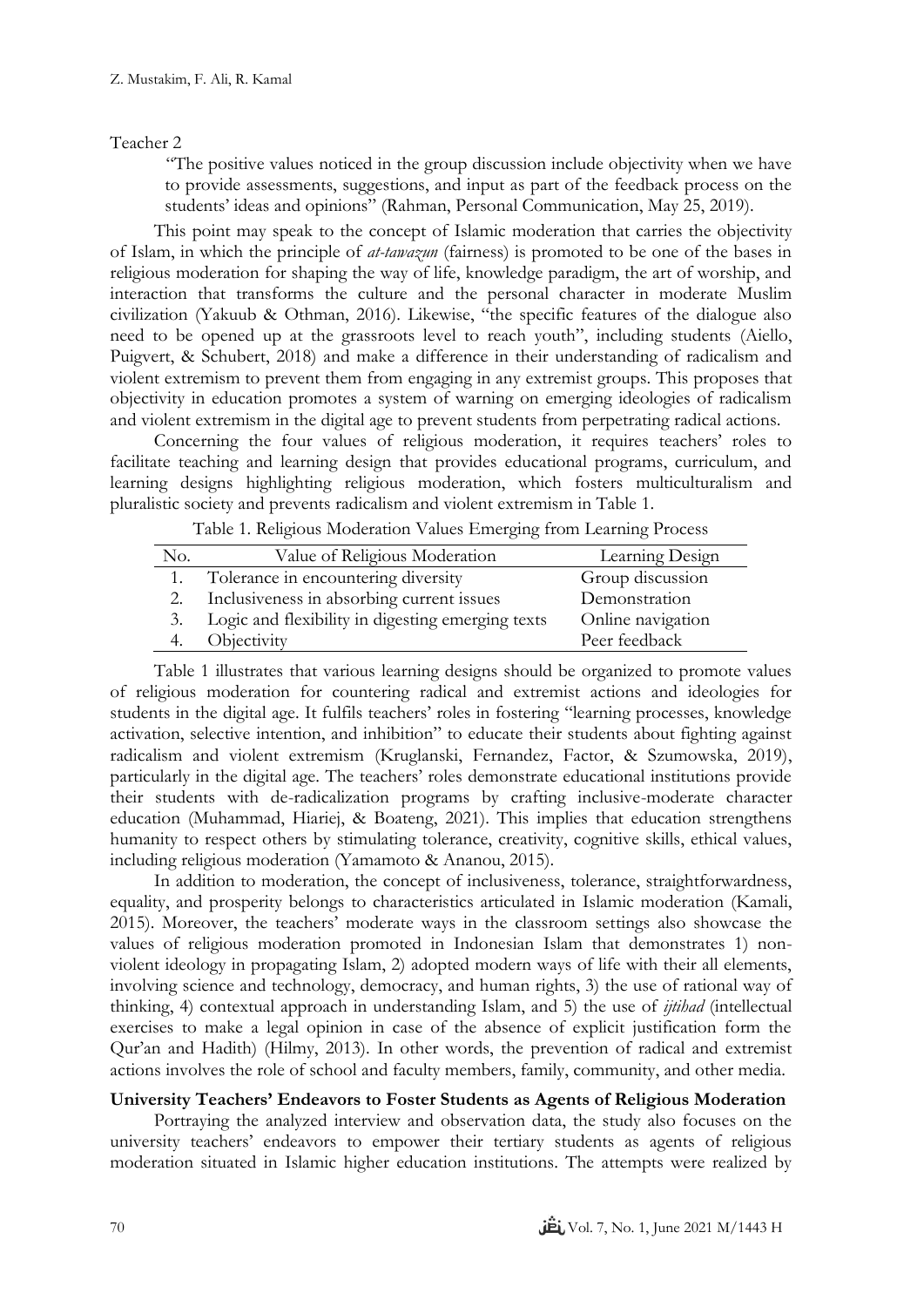providing various learning materials highlighting religious moderation to the university students regarded as millennials in the digital age.

Teacher 1

"To foster an academic atmosphere in my classes, several articles on the realm of Islamic education retrieved from nationally and internationally reputed journals are reviewed to incorporate values of religious moderation to students of mine. The learning materials are beneficial to prepare them as agents of religious moderation in the era of disruption" (Jauhar, Personal Communication, May 24, 2019).

Teacher 2

"I provide more teaching materials related to religious moderation, the so-called Islam *wasathiyah*, by presenting materials sourced from the internet, including websites or social media accounts of religious moderation thinkers. This is essential to tackle radical understanding among students" (Rahman, Personal Communication, May 25, 2019).

The findings assert university teachers' efforts to teach religious moderation values. The religious moderation-based materials were mainly adopted and adapted from nationally and internationally reputed journals, posts on the personal websites of two Muslim intellectuals, i.e. Nadirsyah Hosen, a senior lecturer at the Faculty of Law, Monash University, and Sumanto Al Qurtuby, a cultural anthropologist and a professor at King Fahd University of Petroleum and Minerals, Saudi Arabia as depicted in Figure 1, Figure 2, and their official Facebook pages. Based on the interviews with the two university teachers, it was due to the consideration that the two prominent Indonesian academicians regularly contributed meaningful posts or article contents with religious moderation promoted in Indonesia.



Figure 1. Nadirsyah Hosen's Official Website ([https://nadirhosen.net/\)](https://nadirhosen.net/)

| <b>Sumanto</b><br>Al Qurtuby.com                                                                                |                                       |             |  |
|-----------------------------------------------------------------------------------------------------------------|---------------------------------------|-------------|--|
| <b>HOME</b><br><b>JOURNAL ARTICLES</b><br><b>PROFILE</b><br><b>INTERVIEW</b><br><b>BOOK</b><br><b>OPINION V</b> | <b>DONASI</b><br><b>FACEBOOK POST</b> |             |  |
| Baranda A. Daimian A. Bahasa, A. Marrisona Kanas dan sang Damal<br>ORNION BAHASA                                | <b>Sosial Media Official</b>          |             |  |
| Islam yang Keras dan yang Damai<br>Cleh Sumento Al Qurtuby - Agustus 12, 2019                                   | 23.018 Fans                           | <b>SUKA</b> |  |
| Peace<br>ekerasan demi kekerasan terus menjamur dan mewarnai kawasan Islam dari                                 |                                       |             |  |
|                                                                                                                 |                                       |             |  |

Figure 2. Sumanto Al Qurtuby's Official Website ([https://sumantoalqurtuby.com/\)](https://sumantoalqurtuby.com/).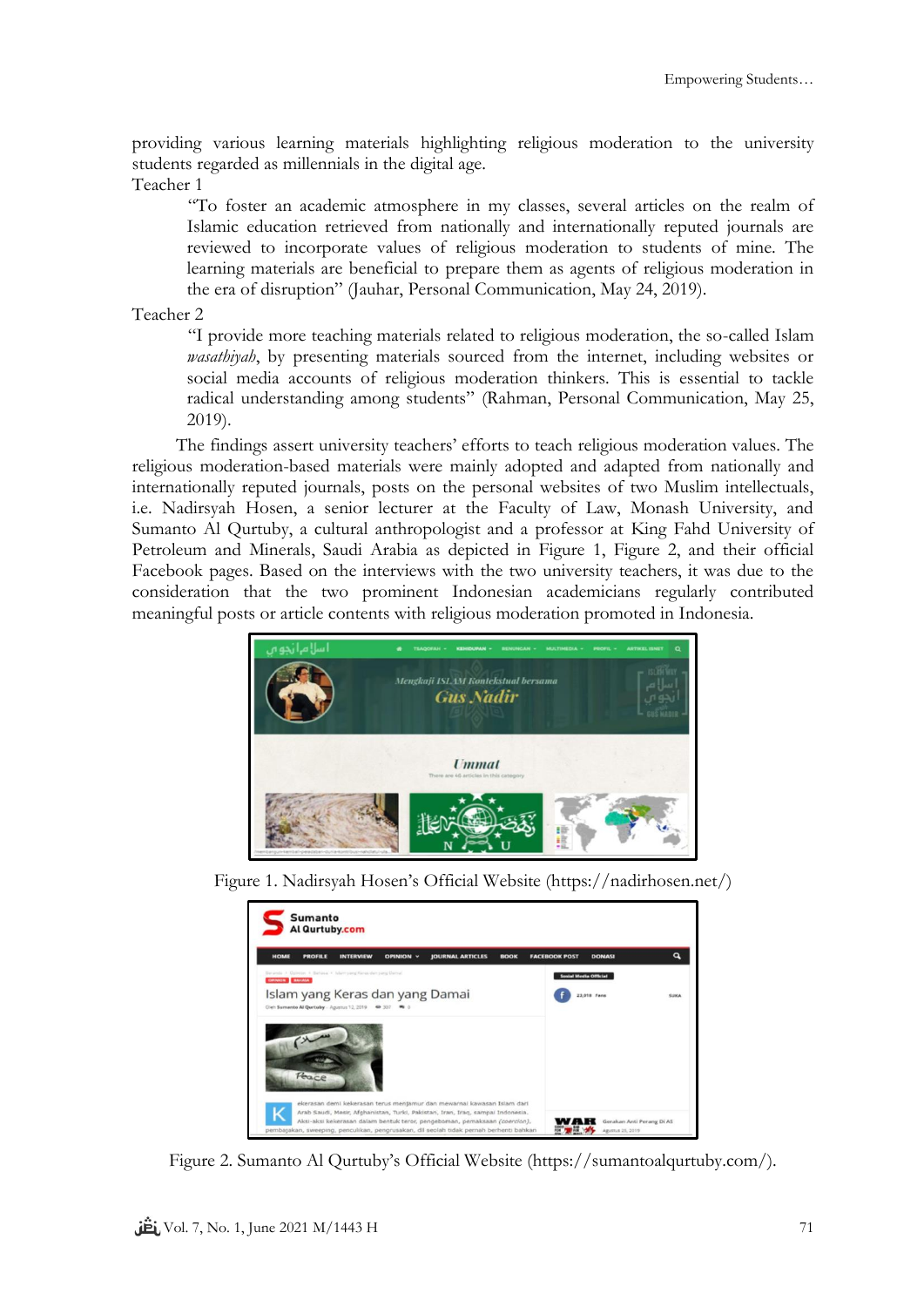Figure 1 and Figure 2 expose that digital communication through the proliferation of websites and social media enables its users, including students, to take advantage of the universe. An article content, for example, posted on Nadirsyah Hosen's official website administered on April 10, 2017, reported that regarding some Islamic mass organizations as well as Muslim figures and scholars tended to commit radical actions, he recommended that all the parties were expected to be able to re-uphold religious moderation symbolizing 'Islam Nusantara' (Indonesian Islam) to equip the principle of Islam *rahmatan lil 'alamin* in every condition (Hosen, 2017). Sumanto Al Qurtuby, likewise, posted another content on his official website dated August 12, 2019, depicts that radical actions represent the anxiety and incapability of Muslims' culture and politics in facing the domination, superiority, hegemony, and penetration of global culture propagated by the Western world (Al Qurtuby, 2019).

The findings expose the ease of their virtual communication featured in the online platforms may lead to the consumption of hate speech, hoaxes, or misleading information. This reaffirms that the internet users should be educated to digest the information they grasp from the social media, websites, or messaging application platforms by selecting them from moderate sources, not radical and extremist ones, and avoiding the so-called 'computational propaganda' (Zuhri, 2016). It warns social media users to be aware of the hazardous impacts of the digital age to counter radicalism and violent extremism.

Combatting radicalism and violent extremism cannot be the sole responsibility of the government. It indicates that all parts of society should contribute to preventing radicalism and violent extremism, including Muslim intellectuals and academicians, in the digital age. This shows that Muslim academicians may counter radicalism and violent extremism practices through education in the digital age. It agrees that integrating internet resource-based, including the use of social media, with a dialogic intention opens up new kinds of opportunities for teachers and students publicly to share, explain, justify, critique and reformulate ideas (Mercer, Hennessy, & Warwick, 2019). It is intended not to ignore the existence of security threats in life regarding radicalism and violent extremism.

The academicians, for this reason, play a crucial role in preserving mainstream, religious moderation that promotes the principle of Islam *raḥmatan lil 'alamîn* in tackling radicalism and violent extremism in the educational sector. It also consolidates that the tremendous space of the internet, nowadays, is utilized by several religious authorities, including academicians, because the massive users of social media can access them everywhere and anytime (Muzakka, 2018). This points out that Muslim academicians attempt to spread religious moderation by integrating technology promoting Islamic values and virtual learning in the digital age.

Religious moderation is at the center of a diverse country like Indonesia. Moderation requires citizen within a particular culture to go hand in hand, and it also puts emphasis that one party does not negate others. It sought to explore a feasible solution to build harmonious life. spiritual moderation has been considered by many as a promising effort to mix spiritual teachings with national culture. It may lessen and to some extent reduce and eliminate the elements of destruction to the diversity.

Religious moderation is a concept that is compatible with the principle of the nation foundation of the Indonesian namely Pancasila. One of its principles teaches the social justice for all Indonesian human beings (the 5th principle). In other words, Islam and Pancasila are compatible. Religious moderation is deemed to be suitable to be implemented in situations like in Indonesia. It requires Muslims to take a middle route (moderation). This kind of view enables Muslims to exercise their faith within the society. Islam is indeed a faith that makes an ease for humans to carry out the instructions of Allah and His Messenger.

Justice is one of religious moderation in Islam promoted for all parties. Many verses of the Al-Qur'an state this noble teaching. Justice is a religious coaching and it plays significant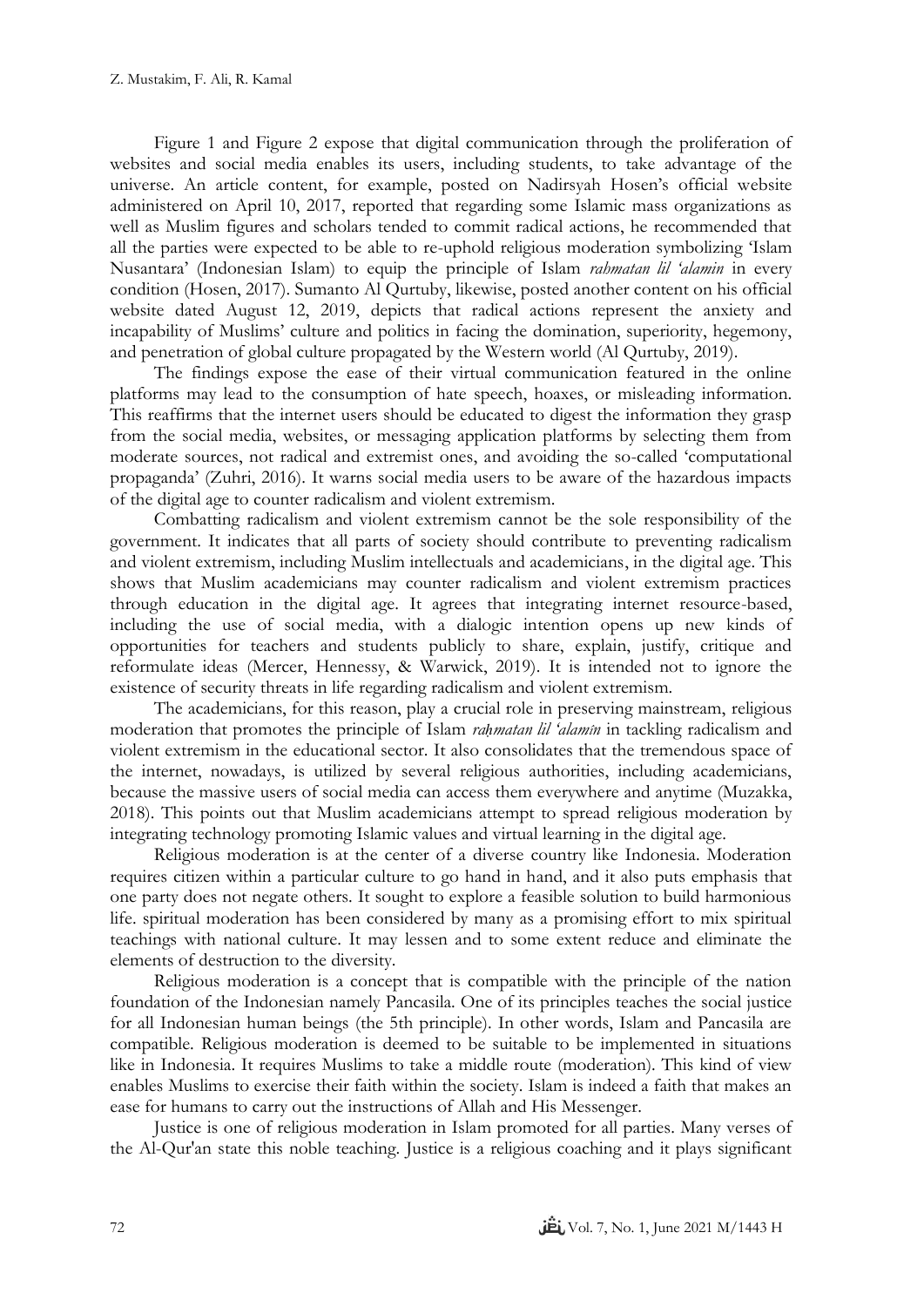role in the lives of many people. Without the existence of justice, prosperity of the people might be difficult to achieve in the society. Honest value is a simple recipe for every individual in the society to implement in the social life. Fair regulation guarantees the rights of human from all walks of life. The principle of balance *(tawâzun*) can be applied as a mean to manage human in terms of their hearing, sight, heart and so forth. The principle tries to reduce and to some extent eliminate the harm. The principle takes many forms in Islam. It may be categorized into numerous varieties of non-secular lifestyles institutions as follows: Theological stability, the stability of spiritual rituals, the balance of morality and character and balance of *Tasyrî'i* tactics (criminal formation). The principle of tolerance (*tasâmuḥ)* is seen as a faith in religion and sharia. Applying the principle in Islam, allows the people to eliminate the behavior of intolerance. This is to say that the area of tolerance is respect. It is no longer seen as a justification and the act of following certain faith. Tolerance is one of the principles of religious moderation. This will be exemplified in destructing the place of worship of other religions.

## **CONCLUSION**

The current study highlights empowering university students as agents of religious moderation in Islamic higher education institutions situated in Indonesia. This empowerment is organized by promoting religious moderation, the original character of Indonesian Islam, to prevent radicalism and violent extremism through education sectors in the digital age. The research results demonstrate values of religious moderation internalized in the education sector to prevent radicalism and violent extremism in the digital era. The teachers attempted to provide religious moderation-oriented learning materials with their students derived from nationally and internationally reputed journals with the scope of radicalism and violent extremism issues and Muslim intellectuals' official websites or Facebook pages discussing the realm of religious moderation. Muslim communities reject extremist interpretations of Islam. This may lead to striking Muslims, including Islamic education teachers, who are not selective in providing learning activities and materials promoting religious moderation to erode radical and extremist actions in the digital age. It urges teachers and educational policymakers to formulate for moderate and democratic Islamic education. The study findings are forwarded to further researchers investigating other radicalism and extremism issues, specifically in educational settings.

#### **BIBLIOGRAPHY**

- Ab Rashid, R., Fazal, S. A., Ab. Halim, Z., Isa, N. M., Yusoff, Z. J. M., Musa, R., & Hamzah, M. I. (2020). Conceptualizing the Characteristics of Moderate Muslims: A Systematic Review. *Social Identities: Journal for the Study of Race, Nation and Culture*, *26*(6), 829-841. https://doi.org/10.1080/13504630.2020.1814720
- Aiello, E., Puigvert, L., & Schubert, T. (2018). Preventing Violent Radicalization of Youth through Dialogic Evidence-Based Policies. *International Sociology*, *33*(4), 435–453. https://doi.org/10.1177/0268580918775882
- Al Qurtuby, S. (2019). Islam yang Keras dan yang Damai. Retrieved August 22, 2019, from https://sumantoalqurtuby.com/islam-yang-keras-dan-yang-damai/
- Arifin, S. (2016). Islamic Religious Education and Radicalism in Indonesia: Strategy of De-Radicalization through Strengthening the Living Values. *Indonesian Journal of Islam and Muslim Societies*, *6*(1), 93–126. https://doi.org/10.18326/ijims.v6i1.93-126
- Azra, A. (2006). Indonesian Islam, Mainstream Muslims and Politics*. Paper presented at Taiwanese and Indonesian Islamic Leaders Exchange Project, The Asia Foundation in Taiwan Taipei*, October 26-31, 2006). http://www.la2009.nccu.edu.tw/20061027document--Prof.%20Azra.pdf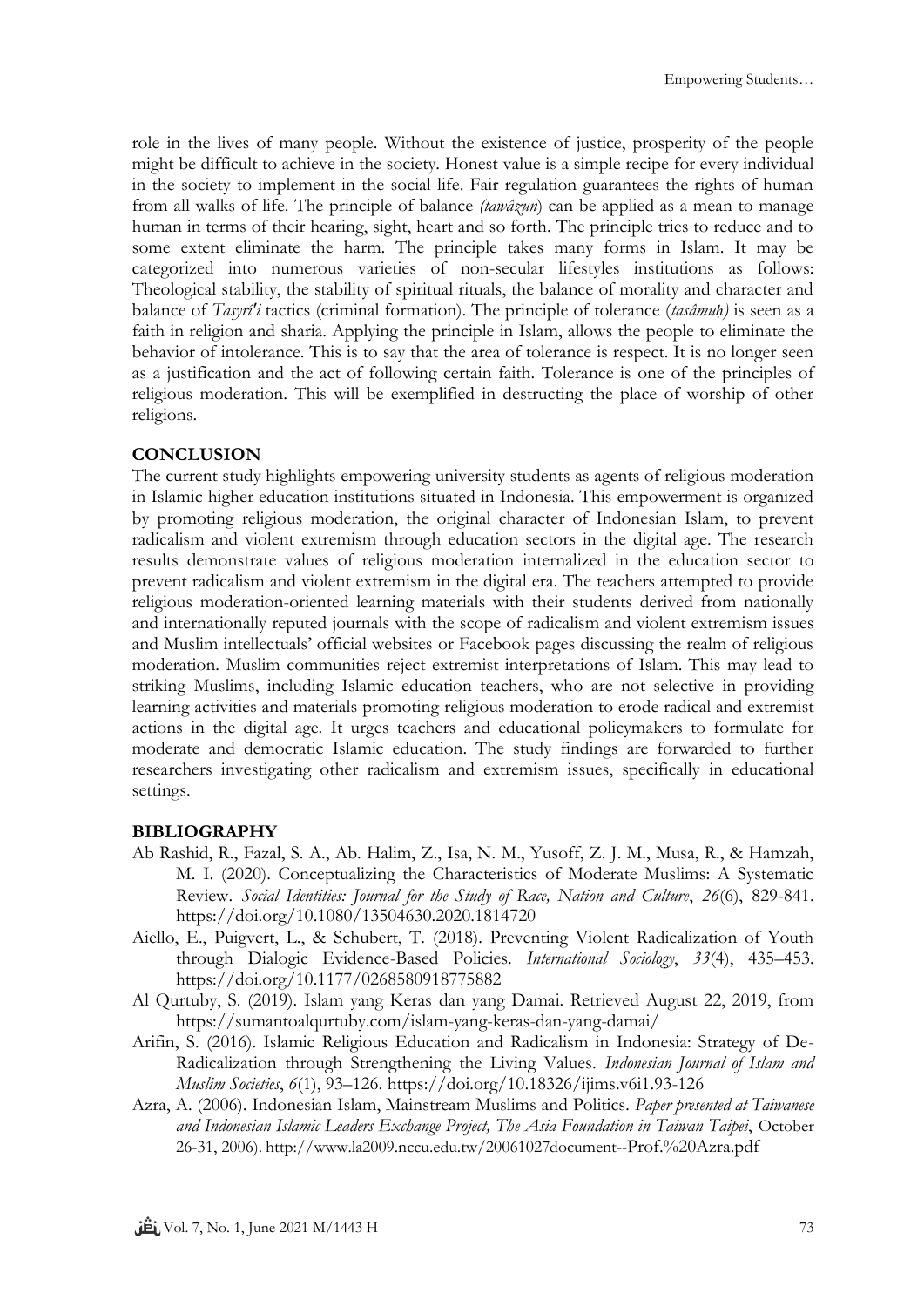- Braun, V., & Clarke, V. (2006). Using Thematic Analysis in Psychology. *Qualitative Research in Psychology*, *3*(2), 77–101. https://doi.org/10.1191/1478088706qp063oa
- Cahya, G. H. (2018). Surabaya Church Bombings: Woman, Children Deliberately Used in Suicide Mission, Expert Says. Retrieved August 20, 2019, from https://www.thejakartapost.com/news/2018/05/13/surabaya-church-bombingswoman-children-deliberately-used-in-suicide-mission-expert-says.html
- Davies, L. (2015). Security, Extremism and Education: Safeguarding or Surveillance? *British Journal of Educational Studies*, 1–19. https://doi.org/10.1080/00071005.2015.1107022
- Ghosh, R., Chan, W. Y. A., Manuel, A., & Dilimulati, M. (2016). Can Education Counter Violent Religious Extremism?. *Canadian Foreign Policy Journal*, *23*(2), 117-133. https://doi.org/10.1080/11926422.2016.1165713
- Halafoff, A., Lam, K., Bouma, G., & Lam, K. (2019). Worldviews Education: Cosmopolitan Peacebuilding and Preventing Violent Extremism. *Journal of Beliefs & Values*, 40(3), 381-395. https://doi.org/10.1080/13617672.2019.1600113
- Haris, A. (2006). The Role of Muslims in the Struggle Against Violent Extremist Ideology in Indonesia. *Connections*, *5*(4), 157–166. https://www.jstor.org/stable/26323272
- Harris-Hogan, S., Barrelle, K., & Smith, D. (2019). The Role of Schools and Education in Countering Violent Extremism (CVE): Applying Lessons from Western Countries to Australian CVE Policy. *Oxford Review of Education*, *45*(6), 731–748. https://doi.org/10.1080/03054985.2019.1612343
- Hasan, N. (2012). Education, Young Islamists and Integrated Islamic Schools in Indonesia. *Studia Islamika*, *19*(1), 77–111. https://doi.org/http://dx.doi.org/ 10.15408/sdi.v19i1.370
- Hatch, J. A. (2002). *Doing Qualitative Research in Education Settings*. New York: State University of New York Press.
- Hilmy, M. (2013). Whither Indonesia's Islamic Moderatism? A Reexamination on the Moderate Vision of Muhammadiyah and NU. *Journal of Indonesian Islam*, *7*(1), 24–48. https://doi.org/10.15642/JIIS.2013.7.1.24-48
- Hosen, N. (2017). Ormas Radikal dan Demokrasi yang Tersandera. Retrieved August 22, 2019, from https://nadirhosen.net/kehidupan/ummat/ormas-radikal-dan-demokrasiyang-tersandera
- Islam, T., & Khatun, A. (2015). "Islamic Moderation" in Perspectives: A Comparison Between Oriental and Occidental Scholarships. *International Journal of Nusantara Islam*, *3*(2), 69–78. https://doi.org/10.15575/ijni.v3i2.1414
- Kamal, R. (2017). Internalization of Moderate Islamic Values. *Islamic Studies Journal for Social Transformation*, *1*(1), 67–80. https://doi.org/10.28918/isjoust.v1i1.1142
- Kamali, M. H. (2015). *The Middle Path of Moderation in Islam: The Qur'anic Principle of Wasatiyah*. New York: Oxford University Press. doi:10.1093/acprof:oso/9780190226831.001.0001
- Kirana, D. (2018). Enhancing Religious Education: An Attempt to Counter Violent Extremism in Indonesia. *Studia Islamika*, *25*(1), 199–206. https://doi.org/10.15408/sdi.v25i1.7284
- Kruglanski, A. W., Fernandez, J. R., Factor, A. R., & Szumowska, E. (2019). Cognitive Mechanisms in Violent Extremism. *Cognition*, *188*, 116-123. https://doi.org/10.1016/j.cognition.2018.11.008
- McKnight, K., O'Malley, K., Ruzic, R., Horsley, M., Franey, J. J., & Bassett, K. (2016). Teaching in a Digital Age: How Educators Use Technology to Improve Student Learning. *Journal of Research on Technology in Education*, *48*(3), 194–211. https://doi.org/10.1080/15391523.2016.1175856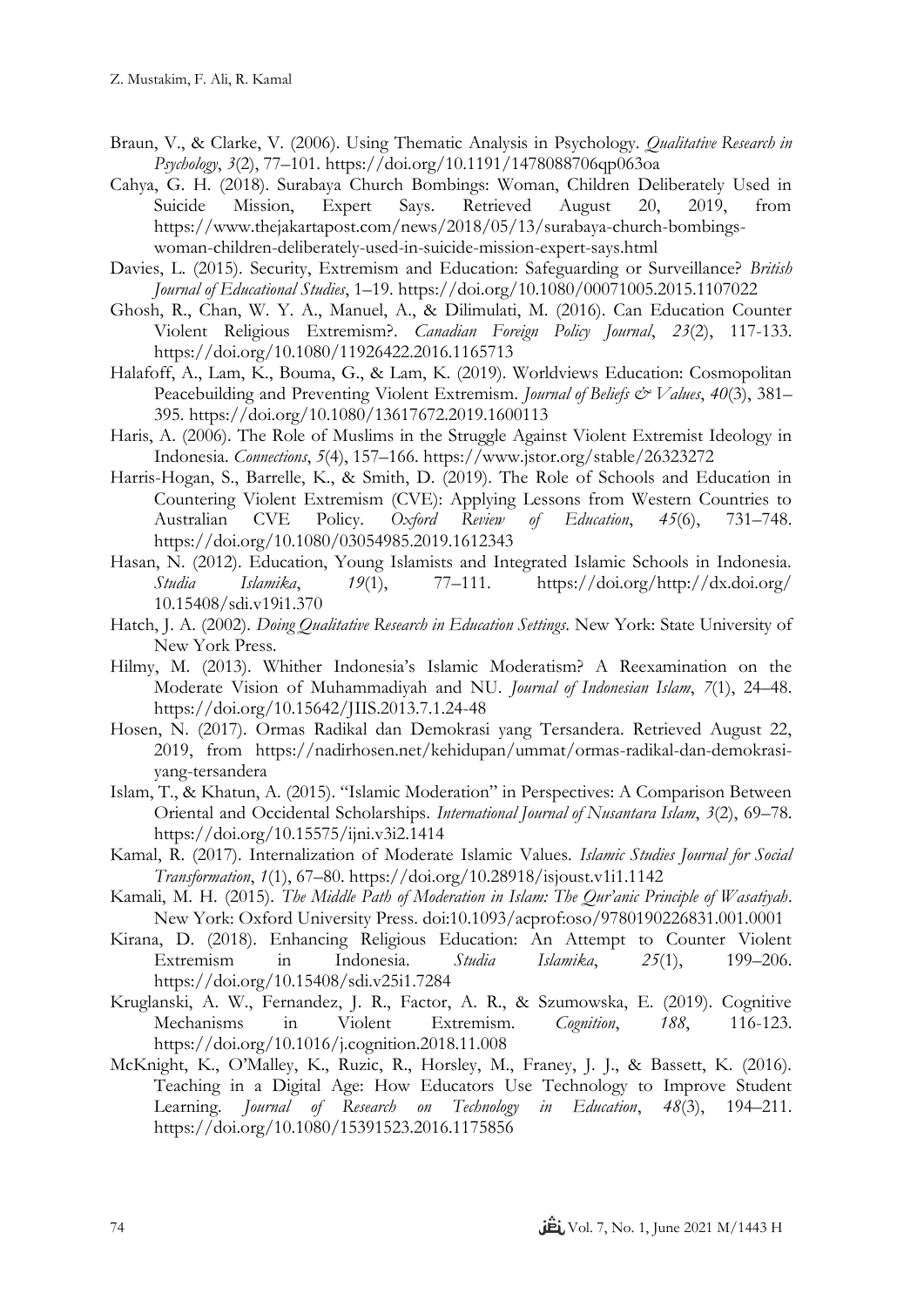- Menchik, J. (2019). Moderate Muslims and Democratic Background in Indonesia. *Asian Studies Review*, *43*(3), 415-433. https://doi.org/10.1080/10357823.2019.1627286
- Mercer, N., Hennessy, S., & Warwick, P. (2019). Dialogue, Thinking Together and Digital Technology in the Classroom: Some Educational Implications of a Continuing Line of Inquiry. *International Journal of Educational Research*, *97*(August), 187-199. https://doi.org/10.1016/j.ijer.2017.08.007
- Muhammad, A., Hiariej, E., & [Boateng,](https://www.tandfonline.com/author/Boateng%2C+John+Kwame) J. K. (2021). Deradicalization Program in Indonesia Radicalizing the Radicals. *Cogent Social Sciences*, *7*(1), 1-15. https://doi.org/10.1080/23311886.2021.1905219
- Mutawali. (2016). Moderate Islam in Lombok: The Dialectic between Islam and Local Culture. *Journal of Indonesian Islam*, *10*(2), 309–334. https://doi.org/10.15642/JIIS.2016.10.2.309- 334
- Muzakka, A. K. (2018). Otoritas Keagamaan dan Fatwa Personal di Indonesia. *Epistemé: Jurnal Pengembangan Ilmu Keislaman*, *13*(1), 63–88. https://doi.org/10.21274/epis.2018.13.1.63- 88
- Muzakki, A. (2014). The Roots, Strategies, and Popular Perception of Islamic Radicalism in Indonesia. *Journal of Indonesian Islam*, *08*(01), 1–22. https://doi.org/10.15642/JIIS.2014.8.1.1-22
- Ni'am, S. (2015). Pesantren: The Miniature of Moderate Islam in Indonesia. *Indonesian Journal of Islam and Muslim Societies*, *5*(1), 111–134. https://doi.org/10.18326/ijims.v5i1.111-134
- Niemi, P., Benjamin, S., Kuusisto, A., & Gearon, L. (2018). How and Why Education Counters Ideological. *Religions*, *9*, 1–16. https://doi.org/10.3390/rel9120420
- Nurhayati, N., & Hamid, A. (2020). Radicalism Prevention through Islamic Religious Education Learning at Elementary School. *Jurnal Pendidikan Islam*, *6*(1), 109-126. https://doi.org/10.15575/jpi.v6i1.8352
- Rahmat, M., Firdaus, E., & Yahya, M. (2019). Creating Religious Tolerance through Quran-Based Learning Model for Religious Education. *Jurnal Pendidikan Islam*, *5*(2), 175-188. https://doi.org/10.15575/jpi.v5i2.6467
- Schmidt, L. (2021). Aesthetic of Authority: 'Islam Nusantara' and Islamic 'Radicalism' in Indonesian Film and Social Media. *Religion*, *51*(2), 237-258. https://doi.org/10.1080/0048721X.2020.1868387
- Sjøen, M. M., & Jore, S. H. (2019). Preventing Extremism through Education: Exploring Impacts and Implications of Counter-Radicalisation Efforts. *Journal of Beliefs & Values*, *40*(3), 269–283. https://doi.org/10.1080/13617672.2019.1600134
- Suhendi, S., Sawahel, W., & Abdillah, K. (2020). Preventing Radicalism through Integrative Curriculum at Higher Education. *Jurnal Pendidikan Islam*, *6*(1), 79-94. https://doi.org/10.15575/jpi.v6i1.8498
- Thomas, P. (2016). Youth, Terrorism and Education: Britain's Prevent Programme. *International Journal of Lifelong Education*, 1–16. https://doi.org/10.1080/02601370.2016.1164469
- Umar, A. R. M. (2016). A Genealogy of Moderate Islam: Governmentality and Discourses of Islam in Indonesia's Foreign Policy. *Studia Islamika*, *23*(3), 399–433. https://doi.org/10.15408/sdi.v23i3.3157
- Wani, H., Abdullah, R., & Chang, L. W. (2015). An Islamic Perspective in Managing Religious Diversity. *Religions*, *6*(2), 642–656. https://doi.org/10.3390/rel6020642
- Yakuub, M. B., & Othman, K. (2016). A Textual Analysis for the Term 'Wasatiyyah' ( Islamic Moderation) in Selected Quranic Verses and Prophetic Tradition. *Journal of Education and Social Sciences*, *5*, 61–68. https://www.jesoc.com/wp-content/uploads/2016/11/ JESOC5\_29.pdf